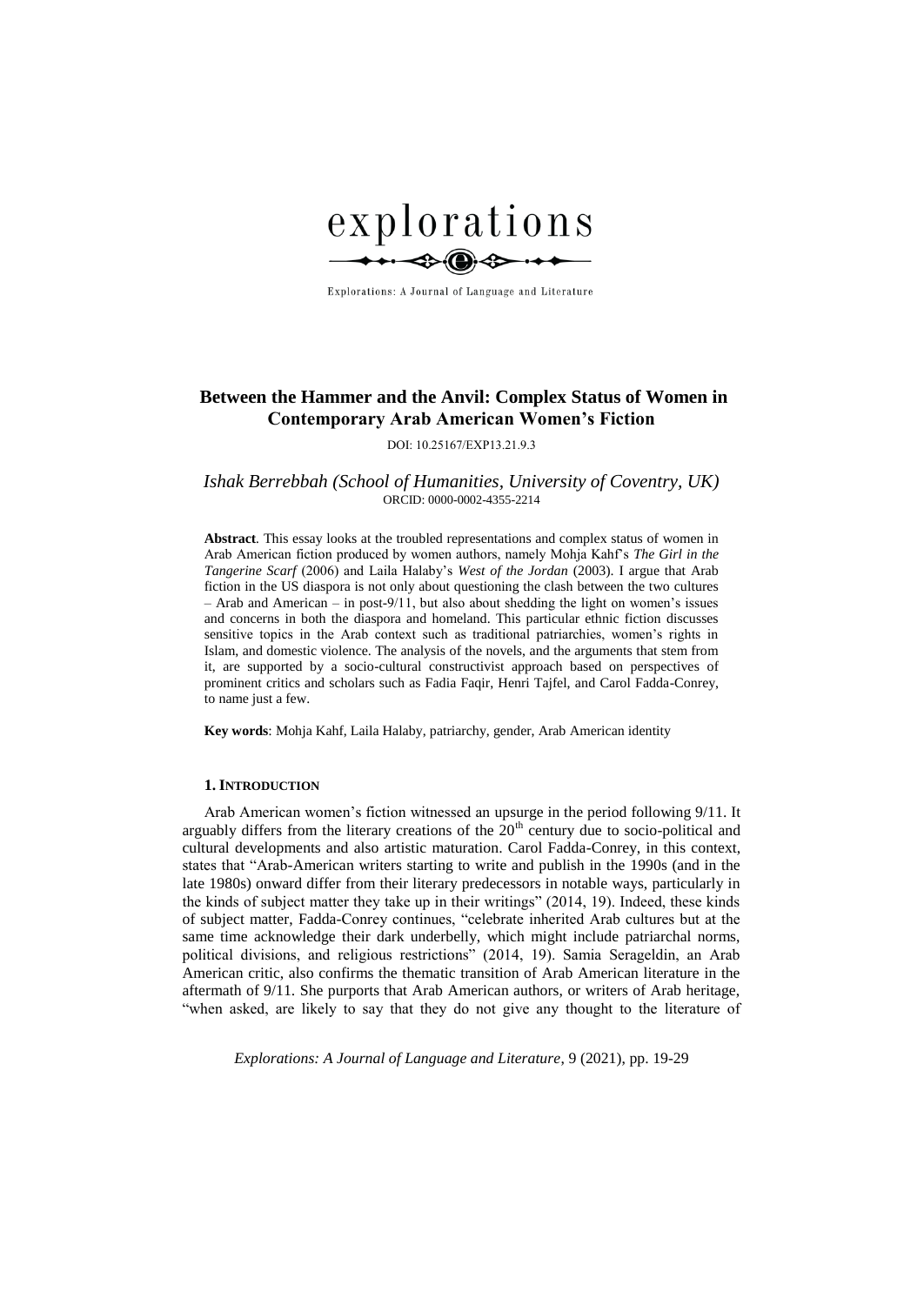### 20 ISHAK BERREBBAH

representation, but in the wake of September 11, they may feel more subject to inhibiting considerations. In particular, themes of sexuality and gender relations rarely escape the politics of representation" (2004, 137). The discussion about the issues of gender discourse and women's concerns in Arab American literature escalated quickly in contemporary period. This is because feminist beliefs and awareness about gender roles and gender discourse become prevalent in Arab American community of women (Read and Marshall 2003). This community includes various categories: artists, writers, activists, academics, and playwrights.

In this case, Laila Halaby's<sup>1</sup> West of the Jordan (2003) and Mohja Kahf's<sup>2</sup> The Girl in *the Tangerine Scarf* (2006) are two good examples of fiction to view how and to what extent women's status in the Arab and Arab American contexts is represented and questioned. These two novels primarily put patriarchy and gender discourse in their various forms under critical lens. The former narrates the story of a Syrian girl named Khadra Shamy who comes to the USA to settle in the city of Indianapolis. The agenda of this novel is to show the constant cultural clashes of Muslim life in America. Khadra lives her years of adolescence exploring what it means to be a Muslim woman who is confined by cultural codes and conflict of civilizations. The latter, *West of the Jordan*, tells the stories of four female cousins from Palestine and Jordan. These are Khadija, Soraya, Mawal, and Hala. The novel traces how these characters struggle to live with the strict paradigms of traditionalism and conservatism of their families. While Khadija and Soraya live in the city of Los Angeles, Hala and Mawal live between Jordan and Palestine, particularly the village of Nawara.

It is worth pointing out that the selection of these two literary texts is because of three reasons. The first reason is that the central characters in Mohja Kahf's *The Girl in the Tangerine Scarf* and Laila Halaby's *West of the Jordan* are women, and this serves the purpose of this essay effectively .i.e. to examine women's status and their representations in contemporary Arab American fiction. The second reason is that the authors of these novels are women per se. This means that it is possible to argue that female authors are more concerned than their male counterparts to voice and echo women's issues and concerns in their fiction. They tend to immerse the reader in their female characters' experiences. For instance, in my interview with the Arab American novelist Laila Halaby, I ask her if she has a stance to voice and echo the problems of Arab women through her female characters. She replies: "I suppose. I think I feel that way towards any of my characters. May be I gravitate more towards female characters because I am a woman" (Berrebbah 2021, 4). The third reason is that the selected novels successfully demonstrate how Arab women's identity oscillates between their country of residence – diaspora – and their countries of origin, showcasing the complexity of their belonging.

l

<sup>1</sup> Laila Halaby was born in Beirut to a Jordanian father and an American mother. She grew up mostly in Arizona. She is currently working as a counsellor in psychosocial oncology at the Cancer Centre, University of Arizona on a Merck Foundation grant. Other publications of hers include *My Name on his Tongue* (2012) and *Once in a Promised Land* (2007).

 $2$  Mohja Kahf is a Syrian-American novelist, poet, and academic. She received her PhD in comparative literature from Rutgers, the State University of New Jersey. Her other publications are many, notably *Emails from Scheherazade* (2003) and *Hagar Poems* (2016). She is currently an active member of Syrian Nonviolent Movement.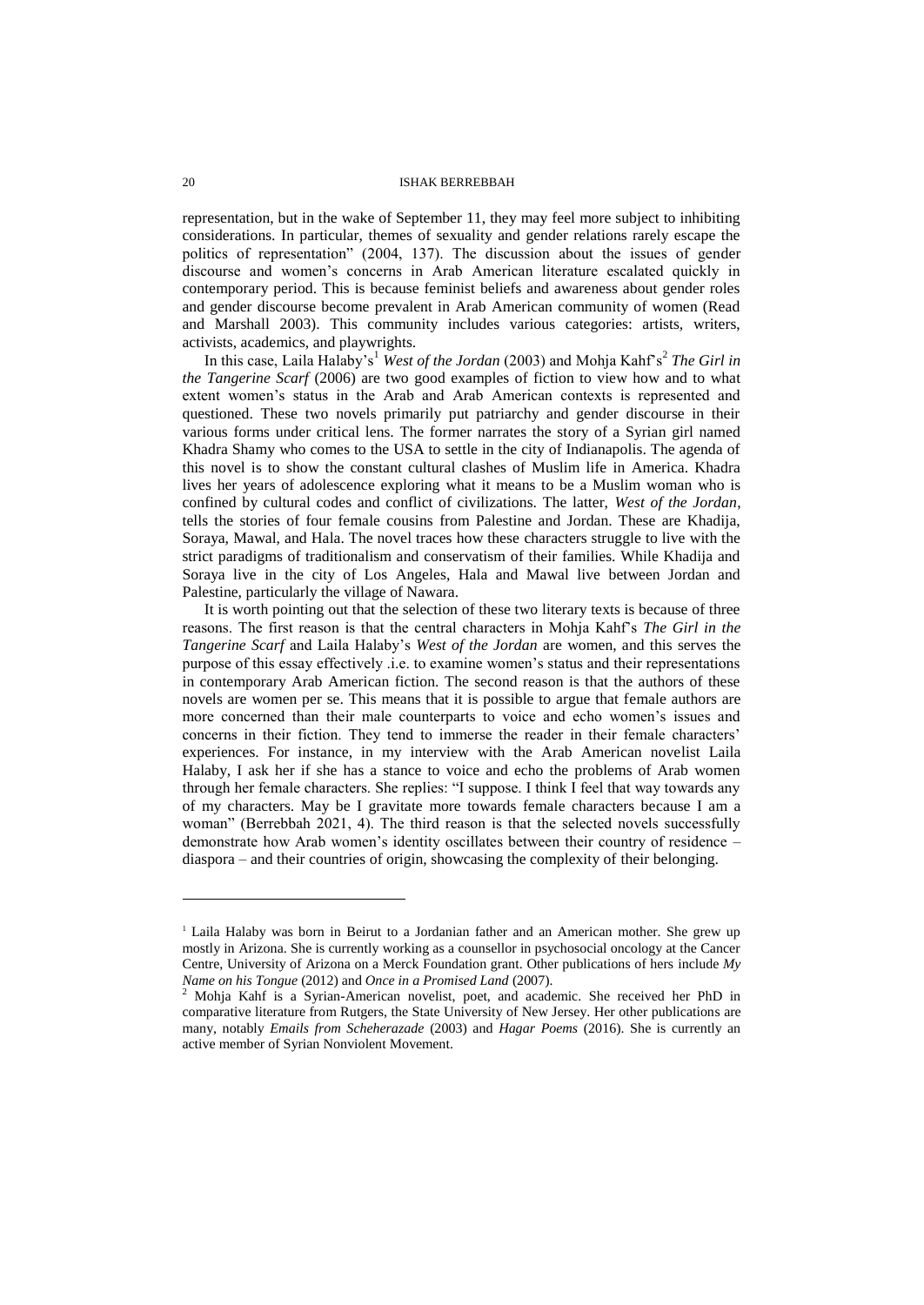By the same token, this essay shines a light on the bitter experiences and complex status of these female characters, either with patriarchy or inconvenient socio-cultural norms and circumstances. A specific focus will be on Khadija and Khadra. They are both important female figures in the two novels. It is worth pointing out that this essay will also draw attention to another female character whose experiences with patriarchy are worth exploring. This concerns Aunt Farah, Khadija's relative. The narratives in both novels are told by the abovementioned female protagonists – a gendered narration.

# **2. WOMEN'S CULTURAL BURDEN: TOXIC PATRIARCHIES AND INCONVENIENT GENDER DISCOURSE IN** *WEST OF THE JORDAN*

Suad Joseph defines patriarchy in the Arab context "as the prioritising of the rights of males and elders (including elder women) and the justification of those rights within kinship values which are usually supported by religion" (1996, 14). In another definition, "patriarchy is a social system that privileges men's governance and familial control, supported by legal, economic, and political institutions" (Aboulhassan and Brumley 2018, 3). Traditional patriarchies are well demonstrated and questioned by Laila Halaby in her novel. She introduces several female characters whose experiences with patriarchy and inconvenient gender dialogue seem to harden their lives inside and outside the family. This mainly includes the female characters Aunt Farah, Hala, and Khadija. *West of the Jordan*'s main focus is on the patriarchal domestic violence that women experience either in homeland – Palestine – or in the US diaspora. This domestic violence, as Laila Halaby comments in an interview conducted with me, is an outcome and an act of "restricted and conservative families" (Berrebbah 2021, 3). Domestic violent actions, as Moha Ennaji and Fatima Sadiqi argue, "include verbal threats, coercion, economic abuse, or arbitrary deprivation of freedom in both the private and public spheres. Thus, violence against women has many forms; it can be physical, sexual, or emotional, and may be caused by a husband, a partner, a family member, or another person" (2011, 1).

Indeed, the narrator in the novel, for instance, tells us about how Aunt Farah in the village of Nawara constantly receives verbal threats and physical abuse from her husband who practices his patriarchal authority over her: "fists that pounded her with welts to cover her body, welts she ignored or covered, until it broke her father's heart and he convinced her husband to release her with divorce to freedom" (2003, 51). These words show that a woman in such situations is under full male's dominance .i.e. Aunt Farah's fate is decided by both her husband and also her father. Her endurance of such physical assault is because of her fear to divorce. In many Arab societies women are blamed for marriage problems and seen as responsible of failed relationships. As Muhammad Haj-Yahia purports, "in Arab society, divorce is viewed as a statement of failure, where the responsibility is placed mainly on the wife, who is considered 'rebellious, non-complaint, and not heeding the advice of her husband and her family'" (2002, 740). Such strict male dominance over Aunt Farah is also reflected through Hala's experiences. Hala, upon her arrival to her home country, Palestine, to attend her mother's funeral, confronts her father's willingness to keep her in home and prevent her from going back to the USA to finish her studies. She condemns his acts and vehemently responds: "if I stay here, I will kill myself. I will go to my mother and then you will have the blood of two people on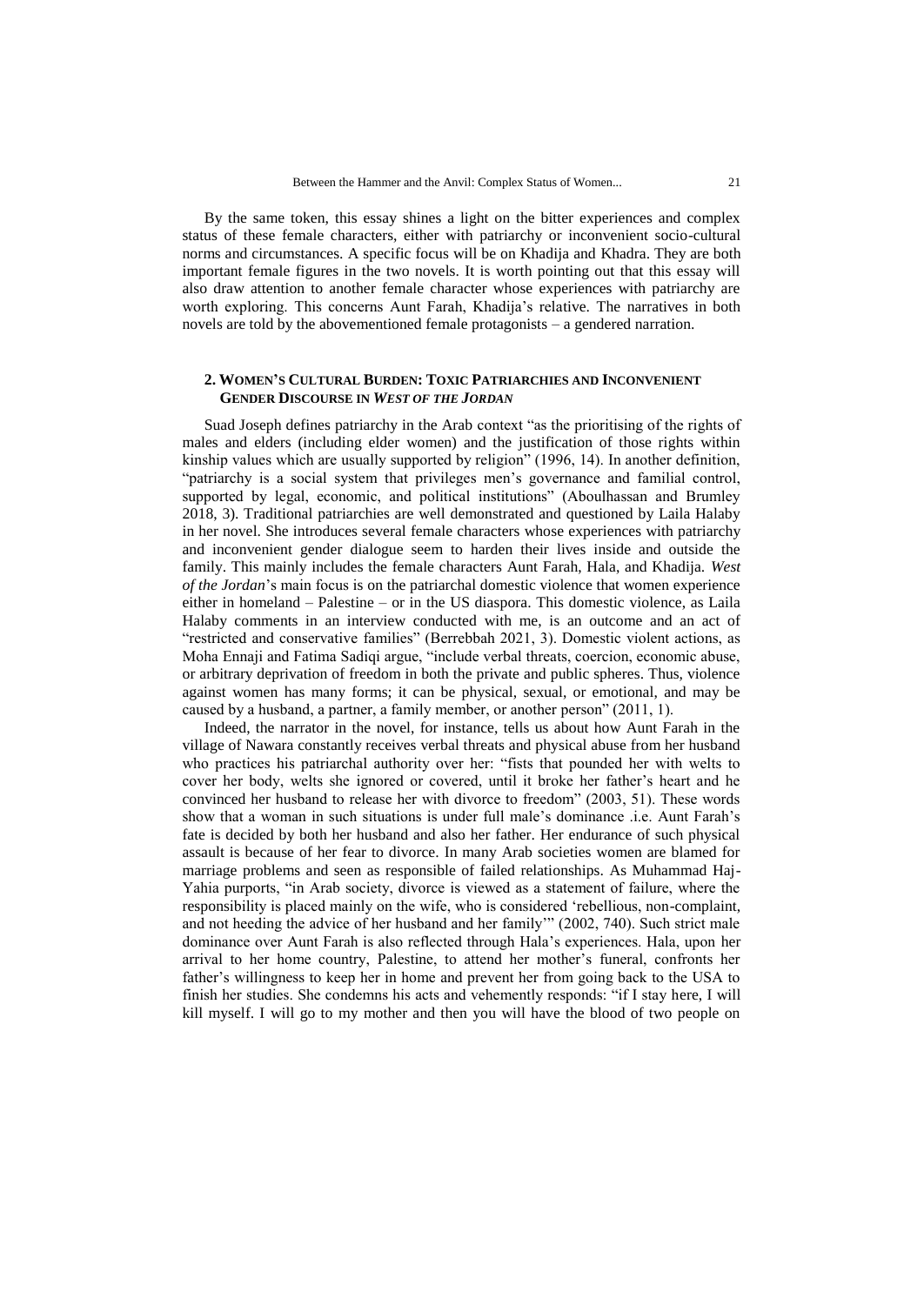your hands" (2003, 45). This shows that strict patriarchal control of women's lives is destructive and it strips them of adequate sense of security.

Moreover, given that Aunt Farah's unfortunate experience appears in a Palestinian context, Muhammad Haj-Yahia in his "Wide Abuse in the Palestinian Authority" (2008) explains that violent patriarchies are prevalent in the Palestinian social mainstream due to the way such patriarchies have been viewed. He points out that "the tendency is to view wife abuse as a private, personal, and family problem rather than as a social and criminal problem" (63). In fact, violence perpetuated by the husband is regarded as a complementary of his masculinity and patriarchal authority. In this context, Julie Peteet opines that "while beatings reproduce masculine identity, they also reproduce men's authority and physical domination in the family" (1994, 45). The novel introduces another scene in which Aunt Farah seems to be physically abused, despite being pregnant. Aunt Farah, referring to her husband, tells us that "he would speak with God's words spattered on top of his own and people thought him virtuous, so virtuous he beat his own baby out of her and then beat her more and told her she was careless for letting a child die inside her very own body" (2003, 52-53). This quote shows that domestic violence reaches a detrimental level in that Aunt Farah's health conditions deteriorated, and as a consequence, she loses her unborn baby. This quote, interestingly, by his using of God's words, also shows that Aunt Farah's husband implements religion to justify his violent acts and confirms his right to perform patriarchy. Valentine Moghadam (2011), in this context, makes it clear that some strict Islamic societies in the Middle East support their patriarchal systems by implementing many references from religious writings, particularly the Quran, even though interpreted inconveniently from a male's perspective. Laila Halaby's portrayal of Aunt Farah's experiences with domestic violent actions, as such, reflects a symptomatic image of ill family that falls apart when gender dialogue is poorly performed, especially when gender-based violence is seen as an acceptable phenomenon in a particular traditional society, such as the Palestinian one (Haj-Yahia 2008).

By the same token, domestic violence in the Arab context appears in Khadija's family as well. This time, however, it is demonstrated within the setting of diaspora in the USA. This proves that Arab patriarchal paradigms are resilient and practiced across borders despite different cultural and political environments. Khadija informs us throughout her narration of how her father comes home drunk and willing to beat everyone in the house, including her mother, brother, and also herself: "scary is when the yelling doesn't stop and when everyone has bruises 'from the devil,' as my mother says. I know better. I know they come because the sand sends him inside that small bottle of liquor he keeps locked in his toolbox and turns his insides into fire" (2003, 174). Khadija continues to tell *West of the Jordan*'s readers of the terrible patriarchal calamities committed by her father who seems as violent as Aunt Farah's husband:

I'll tell you what the scariest thing is: When he drinks. He doesn't do it that often and he doesn't have to drink that much before his eyes becomes bullets, his fists the curled hands of a boxer, and our living room the ring of Monday Night Wrestling ... One time I went into the yard to look for a ball I had lost in the bushes the day before, and I found my father drinking. He grabbed my arm and held his bottle in front of me. 'Drink'. he said ... he pulled me by the arm and then by the ear and dragged me into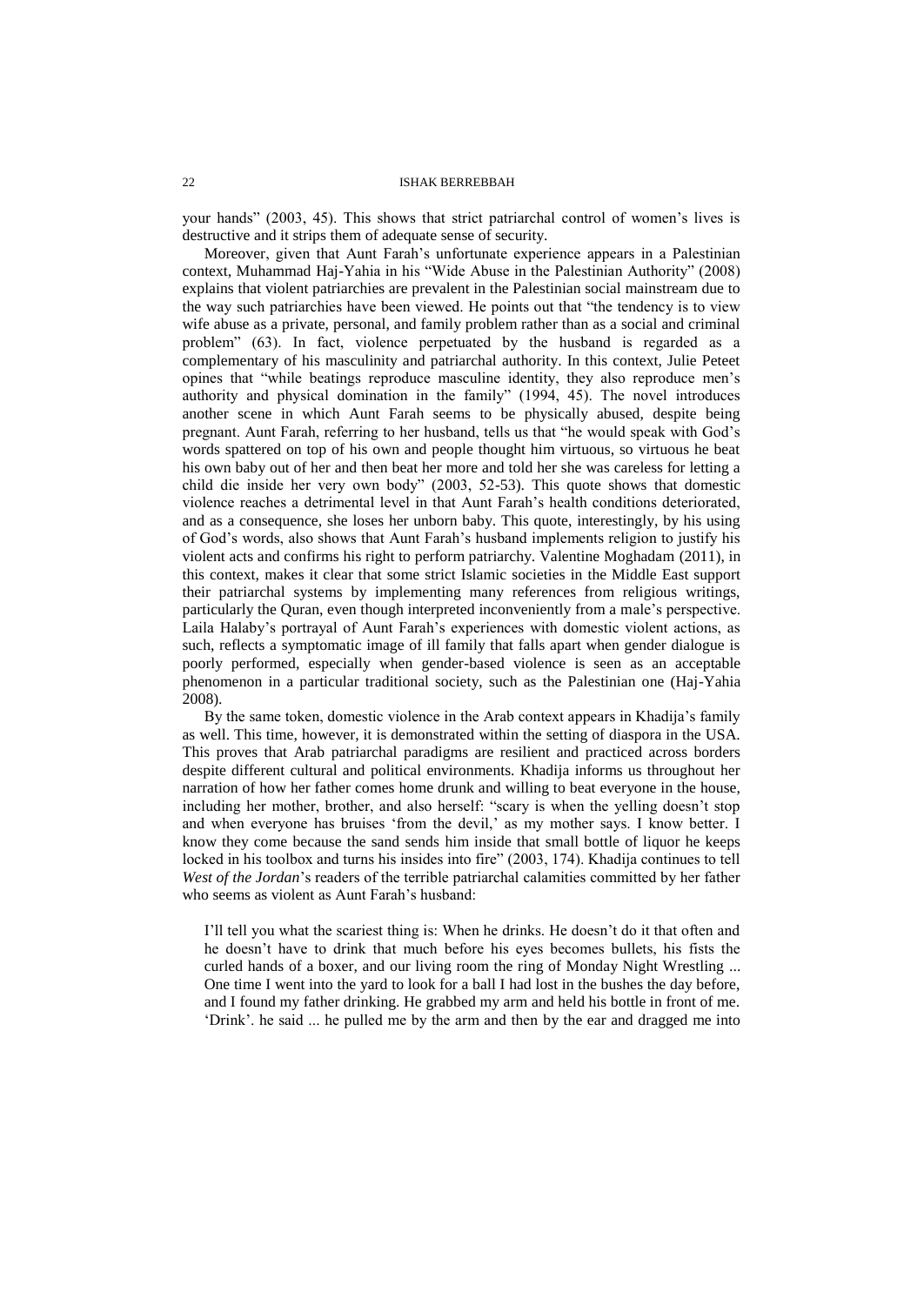the kitchen were my mother was cutting vegetables. 'Oh mother of Shit', he called to her. 'Your little dog of a daughter has been drinking. Smell her mouth'. (2003, 38)

Khadija's struggle with her father's inconvenient behaviour leads to fear and emotional instability. The domestic violence in the Arab American family has been investigated well in recent decades. For instance, in there "Currying the Burden of a Culture: Bargaining with Patriarchy and the Gendered Reputation of Arab American women" (2018) Salam Abulhassan and Krista Brumley, by using data from twenty indepth interviews with second-generation Arab American women, conclude that "Arab American women's experiences are uniquely based on patriarchy as it exists in the Arab world" (2). These critics further opine that Arab women in the USA are prone to be influenced by modern American culture which is regarded as a threat to traditional Arab values and virtues. Patriarchy hence, even though practiced in its ugliest form, is used as a mechanism to control women's bodies through rigid gendered behaviour, gendered language, and gendered relationships. As such, it is possible to argue that Khadija is not really a victim of patriarchy per se, but instead, a victim of the traditional structure that constitutes it. Khadija sustains this point when she claims: "My father is a traditional man, my mother says. That's why he is so strict" (2003, 149). Newman Wadesango et al (2017), for instance, purport that traditional ideologies do not serve women's needs in modern times, especially if such ideologies are kinked to patriarchy and male's dominance in family. These critics claim that traditional ideologies cause "devastating physical and psychological effects on women. They reinforce the inferior status of women in society and continue to violate their rights and this has serious implications on the achievement of gender equality in society" (121).

Equally important, the novel posits an interesting interpretation of Khadija's father's parental behaviour that is, in any way, intersected with repressive patriarchy: "sometimes my father loves my mother –and the rest of us– so much that he becomes a kissing and hugging machine. Sometimes, though, he is an angry machine that sees suspicious moves in every breath. But most of the time he is sad, his thoughts somewhere I cannot visit" (2003, 37). It is possible to understand through Khadija's narration that her father's treatment of her family oscillates between violence and affection which leads to a particular assumption that he suffers psychological turbulence. In this context, it is worth pointing out that Khadija's father mental state has been distorted due to several diasporic mediations: loss of home, lack of assimilation, financial failure, nostalgia, alienation, etc. Not only this, Khadija's father also struggles financially. He fails to aid his family properly because of his low-wage job – a mechanic. Steven Salaita, in his review of *West of the Jordan*, comments on Khadija's father as the poorest male immigrant in the novel (2011, 83). As a result, his fatherhood is performed problematically. Daniel Monterescu (2006) comments on the patriarchal and masculine identity of Arab men by describing it as situational. He opines that it entails contradiction and juxtaposition .i.e. such identity is ambivalent because it brings together traditionalism and liberalism. The loss of balance between these two paradigms, as Monterescu argues, causes the Arab father to act irresponsibly towards his family and it consequently hurts his self-actualization. His complex belonging – Arab and American – makes traditional and liberal ideologies negatively converged. Khadija and her family, therefore, are a victim of his unstable psychological state that determines much of his patriarchy. Laila Halaby, in this sense, showcases her criticism of such forms of patriarchy – a violent one. She uses her fiction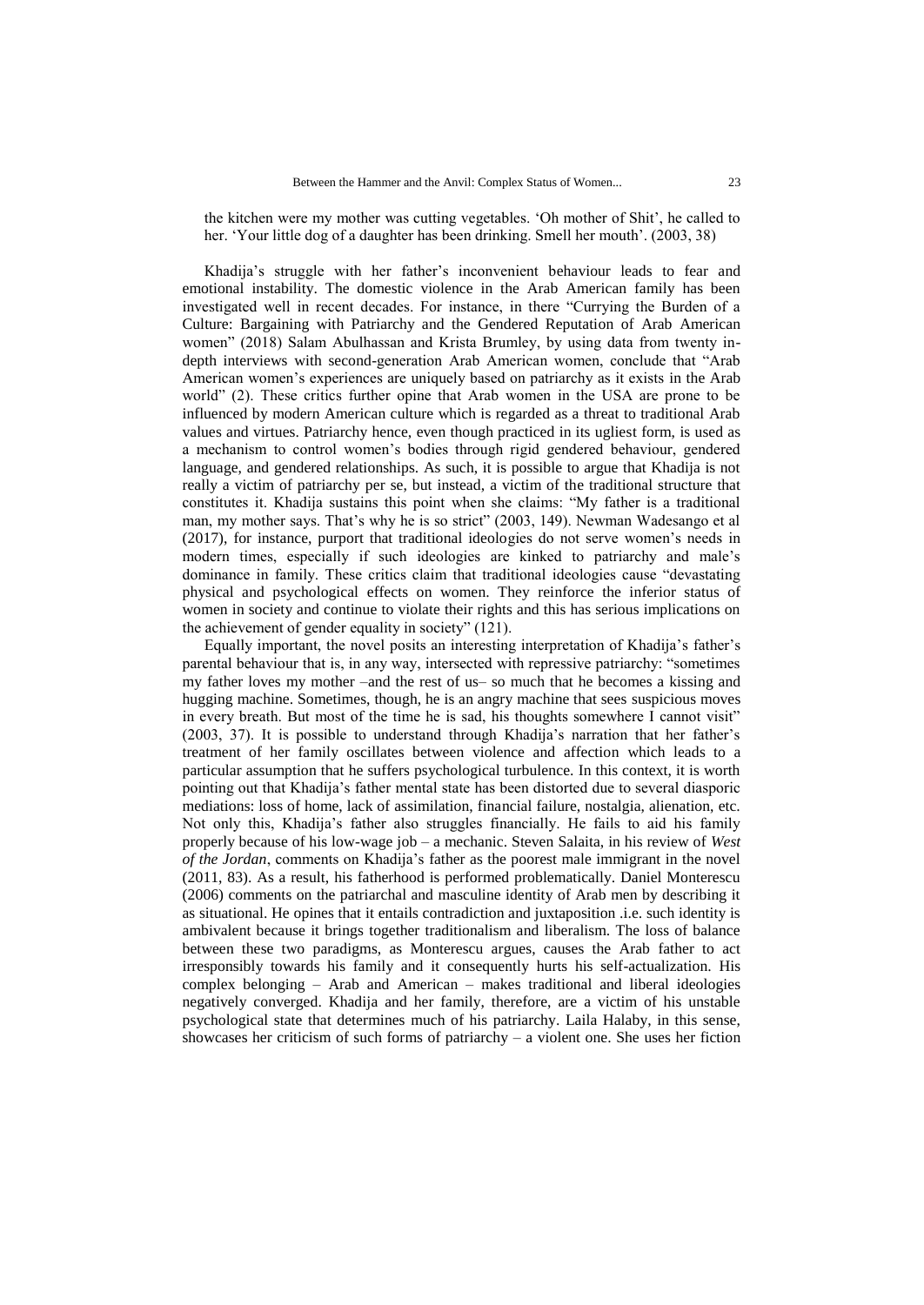### 24 ISHAK BERREBBAH

to echo women's concerns and also to bring social issues of women into broader horizons. The advantage that *West of the Jordan* holds is that it narrates women's experiences in both socio-cultural realms: Arab and American.

# **3. BETWEEN HERE AND THERE: WHEN THE IDEAL HOME IS ONLY A MYTH IN** *THE GIRL IN THE TANGERINE SCARF*

Like Laila Halaby in her *West of the Jordan*, Mohja Kahf also introduces us to the bitter experiences of patriarchy that Khadra, the female protagonist in the novel, goes through. The novel importantly shows how Khadra negotiates her rights and feminist identity in the Islamic setting, Mecca, in Saudi Arabia. She goes to this place with her family to fulfil their duty towards Islam – that is pilgrimage. Mecca, for Khadra, is a place to connect with her origins and also to practice self-actualization. In Fadda-Conrey's opinion, the willingness and desire of diasporic Arab identities to reconnect with religious, national, and geographic roots are "informed by the urge to gain a deeper self-knowledge and some reprieve from the ambiguities of belonging that plague Arab-Americans in the diaspora" (2014, 66). However, the expectations of Khadra are quickly disappointed as she clashes with the patriarchal structure of the Muslim society in Mecca and its norms that do not serve her ambition to actualize her sense of belonging, and in fact, differ enormously from her Muslim community in the USA, particularly the city of Indianapolis. This is evident when the narrator exposes in narratives the malign treatment that Khadra receives from Muslim males in Mecca, which is supposedly known as the mother of all Muslims.

Khadra, for instance, experiences inconvenient gender dialogue with other Muslim men after she decides to pray at a nearby mosque. They prevent her and claim that she has no right as a woman to do this. The Mattawa men [Islamic policemen] intervene and take her back to her house. Khadra then defends her right to pray at the mosque by referring to other prominent women in Islamic history: "Women have always gone to the mosque. It's part of Islam … What about Aisha? … What about the Prophet saying 'you must never prevent the female servants of God from attending the houses of God?" (2006, 168).

The treatment of Khadra in this way makes her realize that the patriarchal system in Mecca is justified by Islamic reasoning, either in domestic or public sphere, given that she has always been reminded that women in strict Islamic society cannot go out without permission or travel abroad alone (2006, 153-167). Surprisingly, Khadra understands that her rights as a Muslim woman in USA are better negotiated and well claimed than in Mecca. She can, for instance, pray at Indianapolis Mosque without restrictions or male mentoring. This understanding is confirmed by her father's statement: "you are used to America, *benti* … In most of Muslim world, it has not been the custom for hundreds of years" (2006, 168). This situation infuriates Khadra. It makes her "very angry – angry that they would treat her that way, and angry that she let them get inside her feelings – and she wanted to come out swinging" (2006, 169). It should be noted, moreover, that the examples that Khadra refers to in her arguments about her rights to pray in mosque invoke Islamic feminist thought. Khadra's feminist approach can be regarded as a "legitimate example or aspiration that comes from a representation of archetypal models derived from early Islamic history and built around the figures of the *ummahat al-*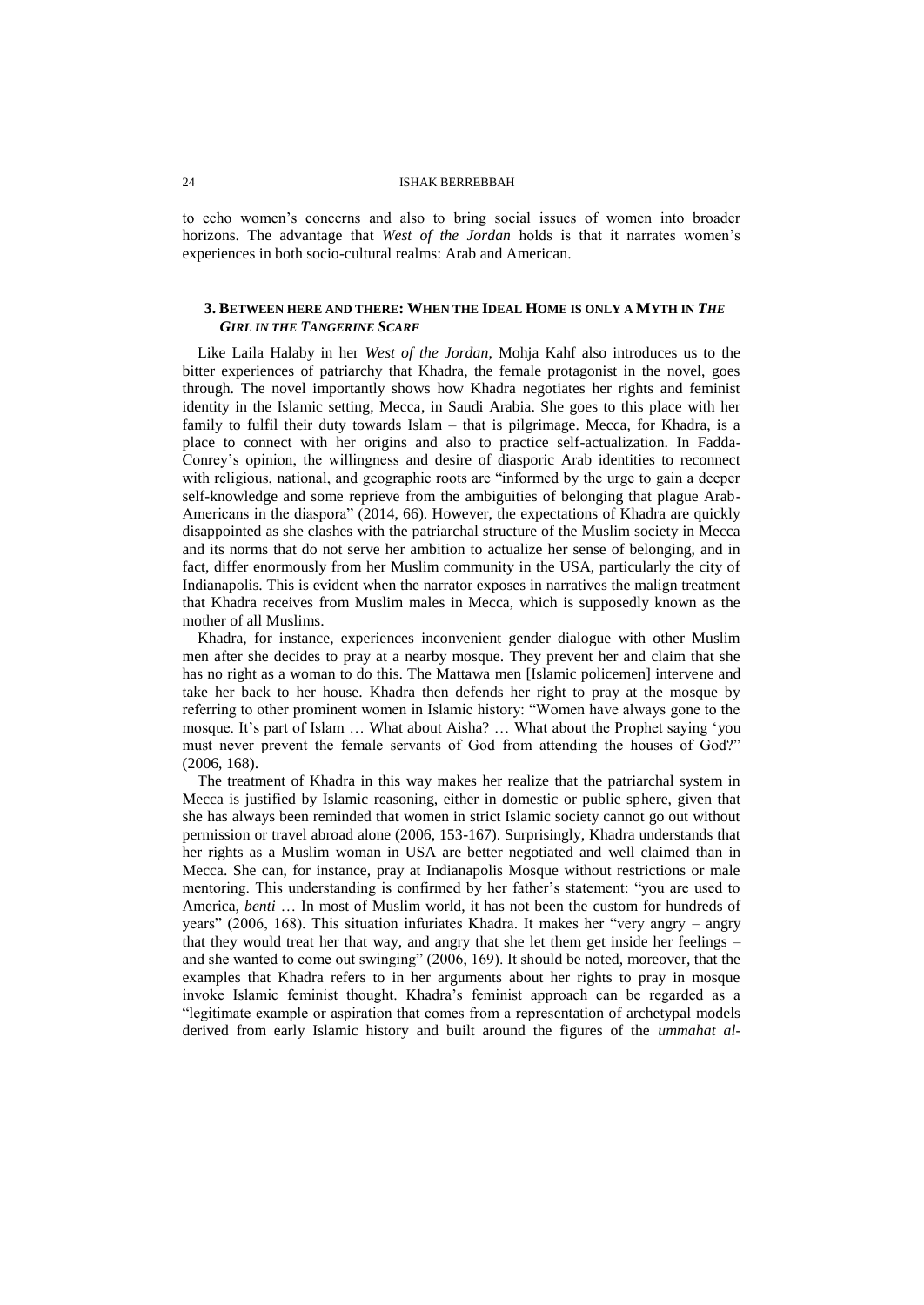*mu'minin*: literally mothers of all believers" (Yamani 1996, 264). As such, the legitimate model is Aisha, the wife of the Prophet Muhammad. This shows that Khadra not only attempts to culturally and socially situate herself in Mecca, but also struggles to maintain her feminist stance – troubled intersection.

Mohja Kahf, throughout Khadra's above-mentioned experiences, sheds light on the complex patriarchal system in Arab society, as exemplified by Mecca. This system positions women in a place in which they are "subjected to the authority of men on the basis of conservative Islamic traditions" (Fernea 1998, 332). In this context, Amy Alexander and Christian Welzel (2011) suggest that the relationship between patriarchy and Muslim identity can hold both structural and cultural interpretations, and such a relationship triggers major debates in Arab-Muslim communities and Western ones. As a result of this, and given her hyphenated identity, Khadra confronts what Riham Bahi terms two-front battle: "against Islamic traditionalism [patriarchy and gender inequality] and Western imperialism" (2011, 5).

Khadra, consequently, realizes that "she should appreciate the freedom she enjoys in America where she is free to practice her religion without persecution" (Alakarawi and Bahar 2013, 104). Her stance shines some light on Rasheed El-Enany claim that "the West to Arabs, with an emphasis on women, is no longer an oppressor but a saviour, a place of refuge from repression at home, a space of freedom with the promise of prosperity" (2006, 186).

In addition, Khadra's unpleasant experiences in Mecca do not stop at this level; she confronts alienating treatment from her Arab friends. These are Ghalya, Afaaf, and Ghazi. This is because she is regarded as an American rather than an Arab. When Khadra ask them to stay away from her Ghalya aggressively responds: "Listen to her go off in American!" (2006, 178). Khadra also struggles to avoid Ghazi's sexual harassment. He attempts to rape her in a car. As the narrator tells us, he "started pulling her veil down the back of her head and pushing his hand up against her breast and his mouth was grazing her now exposed neck ... and then he was pushing himself on top of her" (2006, 177). The driver himself did not do anything, "he just lowered his eyes and tucked his head down and sat very still" (2006, 177). The journey that Khadra embarks on in Mecca changes all her ideas about home, self-identity and belonging. In this context, and as a commentary on what happens to Khadra, Sandhya Rao Mehta states that "it requires a physical journey to the roots, a pilgrimage to Mecca where the family hopes to discover the purest form of Islam that she [Khadra] gets her rudest shock" (2014, 127). Consequently, Khadra suffers from a damaged self-image shaped by the perceptions and treatment she receives from her Arab counterparts. The incident eventually causes Khadra to ponder the true meaning of home and reconsider her sense of belonging. Kahf writes: "And even though she was in a Muslim country at this moment, and not just any Muslim country but *the* Muslim country, where Islam started, she had never felt so far from home" (2006, 177).

By the same token, the incidents of the Mosque and sexual harassment are a backdrop that leads her to re-negotiate her sense of belonging in Mecca. Being observed as American, Khadra feels as though she is out-grouped and excluded from the wider Arab society in a same way she does in the wider American society in the USA. In relation to Social Identity Theory, Turner and Oaks explain that self-concept depends on the extent to which an individual belongs to a particular group or community. These critics opines that self-concept is determined by how each side perceives the other. Self-concept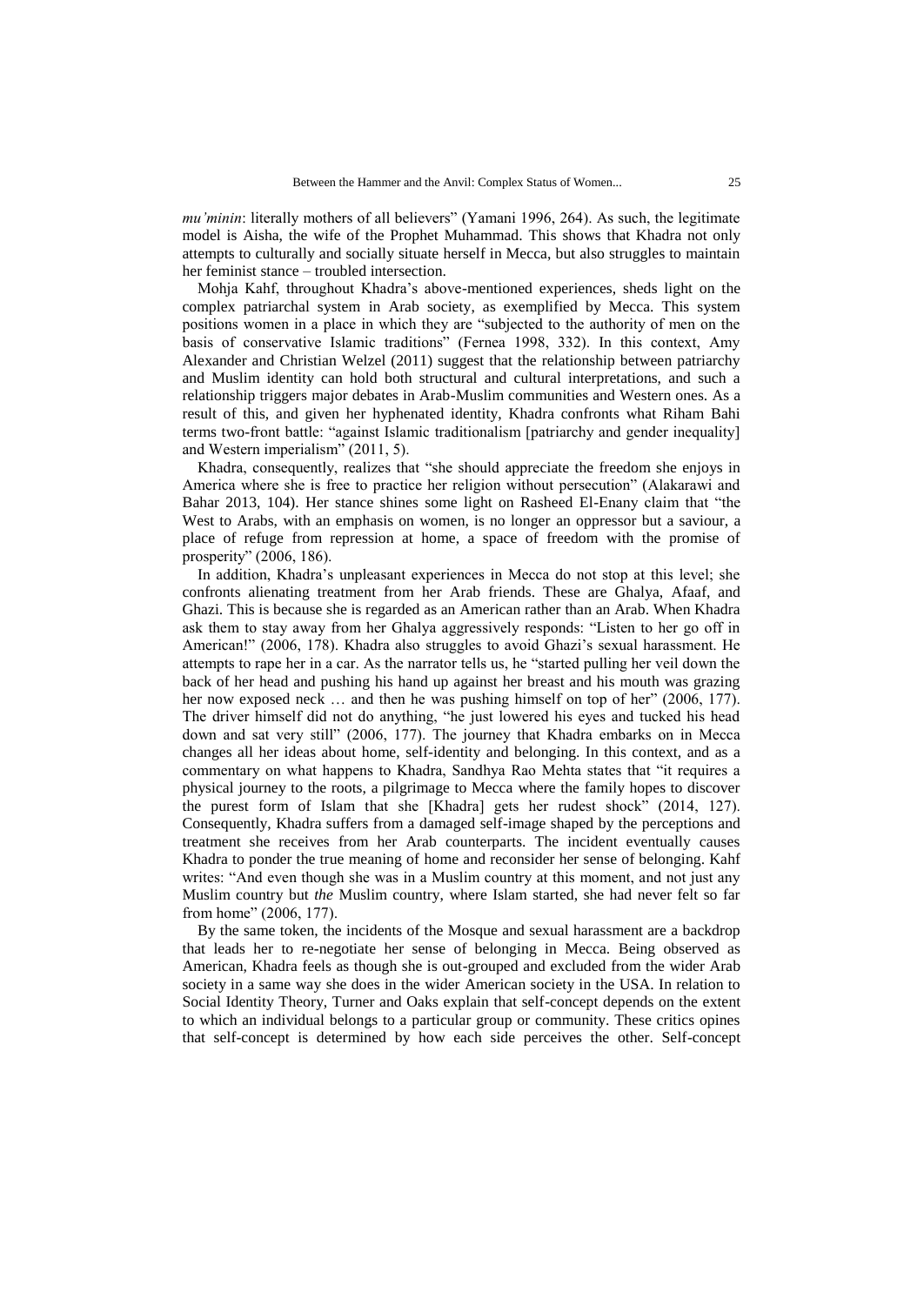generates "personal self-categorization as one level of social self-concept; this type of categorization is based on differentiation between oneself as a unique individual and other [relevant] in-group members" (1986, 241). In this sense, the self-concept of Khadra is determined by how she consciously categorizes herself in the society of Mecca on the basis of differences in terms of values and belonging .i.e. while her Islamic values are questioned in Mecca by the Mattawa men, her belonging is perceived by her Arab counterparts to be American. Henri Tajfel, in this context, argues that "divisions of people into social categories which matter to the individual are usually associated with positive or negative evaluations of these categories … which in turn, can be considered as a system of orientation that helps to create and define the individual's place in society" (1978, 62-63).

Khadra, as a result of this frustration and aggression, considers Mecca and its society as a place of non-belonging in which she craves to go back home – to the USA. On the plane home, referring to Mecca, Khadra says: "I' m glad we're through with that place" (2006, 179). She feels relieved to see "the lights of Indianapolis spread out on the dark earth beneath the jet. The sweet relief of her own clean bed awaited her there – and only there, of all the earth" (2006, 179). The stigmatizing experiences of Khadra in Mecca are instrumental in affirming the foreignness and otherness she senses in Arab society as a place of *ghurba<sup>3</sup>* . Moreover, Mohja Kahf, through her introducing of Khadra's attempts to culturally and socially locate herself in Arab society, suggests that female diasporic figures are always in the process of being perplexed in their search for a proper sense of belonging, struggling to conveniently oscillate between the complexity of hybridity and the problems of displacement. She manifests the way in which cultural, religious, and social constructions defy Muslim women's freedom of choice, equality, and justice in the Arab world as exemplified in the city of Mecca, Saudi Arabia. Kahf's depiction of her female protagonist's experiences in Mecca is symptomatic of some other Muslim women who live in the diaspora but vigorously seek to reconnect with their motherlands. She poses a strategic reconfiguration of the binary logics perpetuated in the relationship between the homelands of origin as a place in which the meaning of self-discovery and sense of belonging reaches its utmost complexity and the host country, in this case the USA, as a realm for social and cultural refuge. In other words, as Fedda-Conrey contends, "the ways in which original Arab homelands, and their concomitant cultural and political by-products, are imagined, replicated, portrayed, and lived by Arab Americans invite new engagements with US citizenship and belonging" (2014, 3).

Khadra's unfortunate experiences, moreover, continue in her host country, the USA. This makes her peculiar sensation of home broader and actually more complex. For example, her wearing of the veil and Islamic outlook add more visibility to her existence in the American dominant social mainstream. She becomes a target of verbal assault and sexist threats. Her white American school colleagues Curtis Stephenson and Brent Lott have often regarded her as an alien and foreigner due to her outfit and culture. They approach her aggressively to rip her veil off and ridicule her. They say: "look, raghead has got hair under that piece a shit" (2006, 124). It is possible to explain such aggressive attitude due to the cultural stereotypes of Muslim women in the American context.

l

<sup>&</sup>lt;sup>3</sup> This is a transliteration of an Arabic word that means, in its broad context, foreignness or estrangement in a land away from home.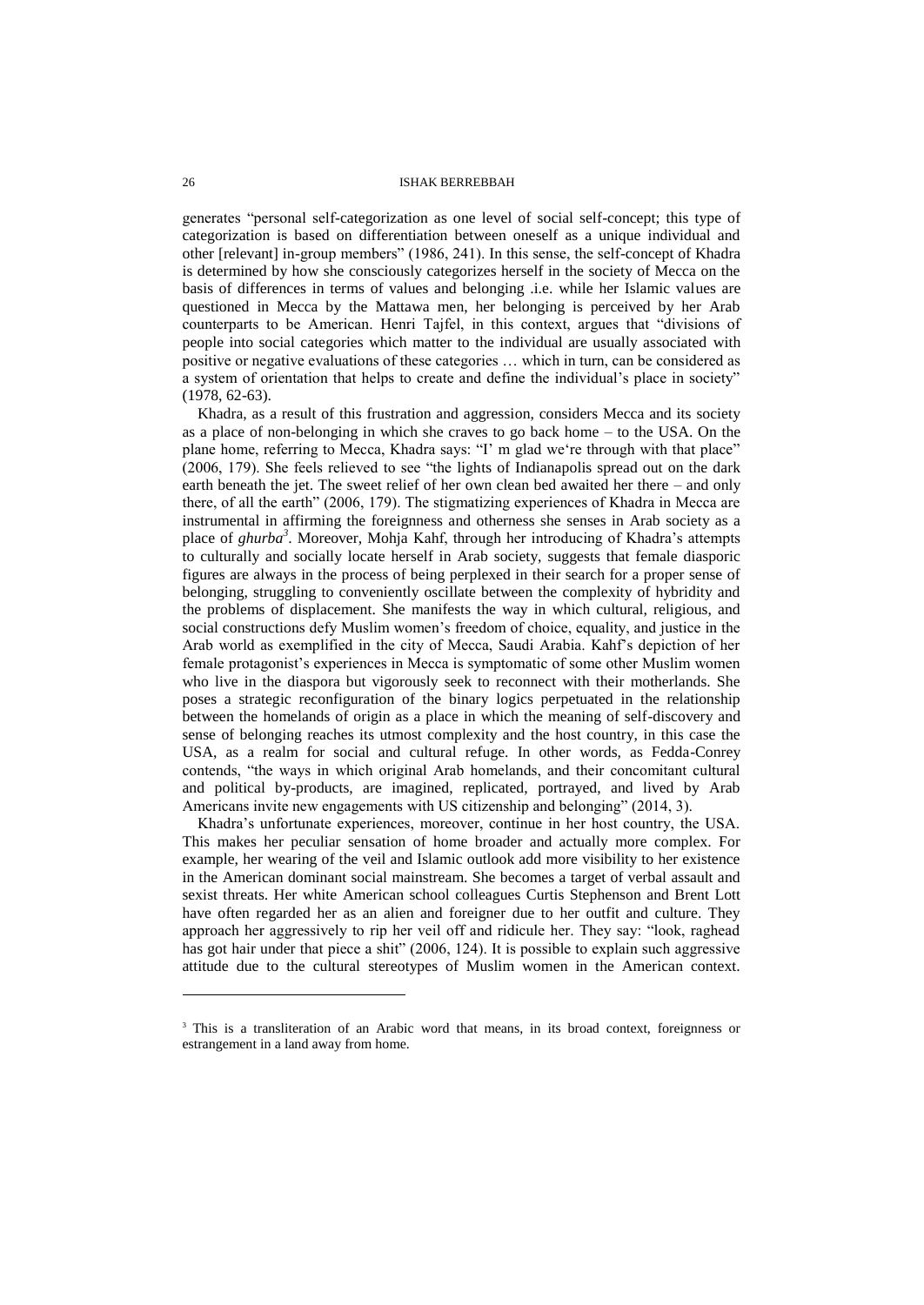Charles Stangor for instance purports that "when stereotypes or prejudice produce negative behaviours toward others, the behaviour is called discrimination" (2000, 11). Khadra's experience also invokes what Myra Macdonald terms the "colonial obsession of unveiling" (2006: 9). This is related basically to a particular agenda which is "characterised by a desire to master, control, and reshape the body of the subjects by making them visible" (Yegenoglu 1998, 12). In this sense, Khadra realizes that abandoning Mecca and going back to the USA is not a genuine shelter. Her main issue is her hyphenated identity which positions her as an American in Arab society and an Arab other in the wider American social stream – a constant dilemma. She concludes that her identity crisis gets more complicated because of her gender which becomes a burden in most situations she encounters.

# **6. CONCLUSIONS**

Both Laila Halaby and Mohja Kahf unveil some of the gender issues as well as sociocultural inconsonances that Arab women experiences either in the diaspora or the supposed homelands. Their female characters live in a particular peculiar situations that feature insularity and anxiety. These characters, namely Khadija and Khadra, because of the rigid social patriarchies they confront, "find themselves in a state of liminality, an existence in different spaces without feeling completely whole in either—an in-between state of being" (Salaita 2011, 85). Whereas Khadija's sense of identity address and revisit the patriarchal gender roles that are embedded in Arab immigrants' perspectives such as her father's, Khadra encounters inconvenient gender discourse which leads to a conflict between her sense of individuality and the social structure of her kin community, as demonstrated in Mecca. They both have interconnected, similar, but destructive confrontation with patriarchy in the Arab context. By reading *West of the Jordan* and *The Girl in the Tangerine Scarf* we can understand that both female authors tend to question Arab women's complex status as much it is in reality. In other words, Laila Halaby and Mohja Kahf use fiction to reflect women's real serious concerns with regards to patriarchy, social injustice, domestic violence, civil rights, and proper gender discourse. This can be regarded as an implicit feminist critique. As such, both authors, I argue, can be identified as an example of the Arab American feminists "who have long shouldered a double burden: not only do they work against sexism and patriarchy in their communities, but they also have to contend with the harmful stereotypes propagated about them and their Arab culture in the mass media" (Amireh 2011, 44).<sup>4</sup>

#### **REFERENCES**

Aboulhassan, Salam, and Krista Brumley. 2018. "Carrying the Burden of a Culture: Bargaining with Patriarchy and the Gendered Reputation of Arab American Women." *Family Issues* 40(5): 637-661.

l

<sup>4</sup> For more reading about this particular double burden please consult *Arab & Arab American Feminisms: Gender, Violence, & Belonging* (2011).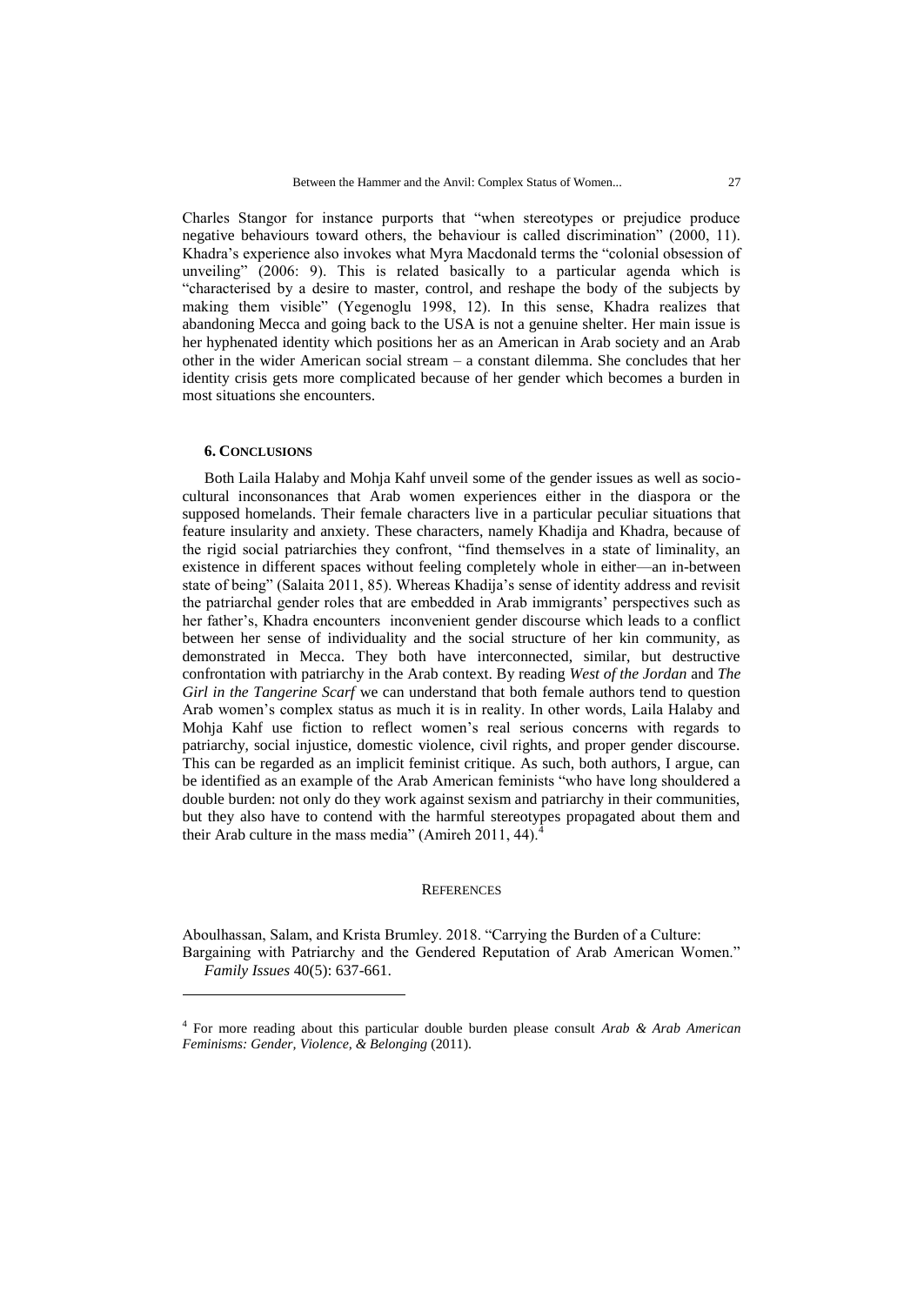#### 28 ISHAK BERREBBAH

- Alakarawi, Susan, and Bahar Ida. 2013. "Negotiating Liminal Identities in Mohja Kahf's *The Girl in the Tangerine Scarf.*" *International Journal of Applied Linguistics and English Literature 2*(2): 101-106.
- Alexander, Amy, and Christian Welzel. 2011. "Islam and Patriarchy: How Robust is Muslim Support for Patriarchal Values?" *International Review of Sociology* 21: 249- 276.
- Amireh, Amal. 2011. "Palestinian Women's Disappearing Act: The Suicide Bomber through Western Feminist Eyes." In *Arab and Arab American Feminisms: Gender, Violence, and Belonging*, edited by Rabab Abdulhadi, Evelyn Alsultany and Nadine Naber, 29-46. New York: Syracuse University Press.
- Bahi, Rahim. 2011. "Islamic and Secular Feminisms: Two Discourses Mobilized for Gender Justice." Robert Schuman Centre for Advanced Studies. https://cadmus.eui.eu/handle/1814/17294
- Berrebbah, Ishak, and Laila Halaby. 2021. "Neither here nor there: A Conversation with Laila Halaby." *Commonwealth Essays and Studies* 43: 1-12.
- El-Enany, Rasheed. 2006. *Arab Representations of the Occident: East-West Encounters in Arabic Fiction*. London: Routledge.
- Ennaji, Moha, and Fatima Sadiqi. 2011. "Introduction: Contextualizing Gender and Violence in the Middle East." In *Gender and Violence in the Middle East*, edited by Mohja Ennaji and Fatima Sadiqi, 1-11. Abingdon: Routledge.
- Fadda-Conrey, Carol. 2014. *Contemporary Arab-American Literature: Transnational Reconfigurations of Citizenship and Belonging*. New York: New York University Press.
- Fernea, Elizabeth, W. 1998. *In Search of Islamic Feminism: One Woman's Global Journey*. New York: Anchor Books.
- Haj-Yahia, Muhammad. 2008. "Wife Abuse in the Palestinian Authority." *New Global Development* 16: 59-73.
- Halaby, Laila. 2003. *West of the Jordan*. Boston: Beacon Press.
- Joseph, Suad. 1996. "Patriarchy and Development in the Arab World." *Gender and Development* 4: 14-19.
- Kahf, Mohja. 2006. *The Girl in the Tangerine Scarf*. New York: First Carroll and Graff.
- Macdonald, Myra. 2006. "Muslim Women and the Veil: Problems of image and voice in media representations." *Feminist Media Studies* 6: 7-23.
- Mehta, Sandhiya, Rao. 2014. "Praise to the Emptiness: Locating Home in the Arab Diaspora." *International Journal of Applied Linguistics and English Literature* 3: 124-128.
- Moghadam, Vanentine. 2011. "Religious-Based Violence against Women and Feminist Responses: Iran, Afghanistan, and Algeria." In *Gender and Violence in the Middle East*, edited by Mohja Ennaji and Fatima Sadiqi, 141-153. Abingdon: Routledge.
- Monterescu, Daniel. 2006. "Stranger Masculinities: Gender and Politics in a Palestinian-Israeli 'Third Space'." In *Islamic Masculinities*, edited by Lahouchine Ouzane, 123- 143. London: Zed Press.
- Peteet, Julie. 1994. "Male gender and rituals of resistance in the Palestinian 'Intifada': A Cultural Politics of Violence." *American Ethnologist* 21: 31-49.
- Read, Ghazal, and Susan Marshal. 2003. "Identity Politics among Arab-American Women." *Social Science Quarterly* 84: 875-891.
- Salaita, Steven. 2011. *Modern Arab American Fiction: A Reader's Guide*. New York: